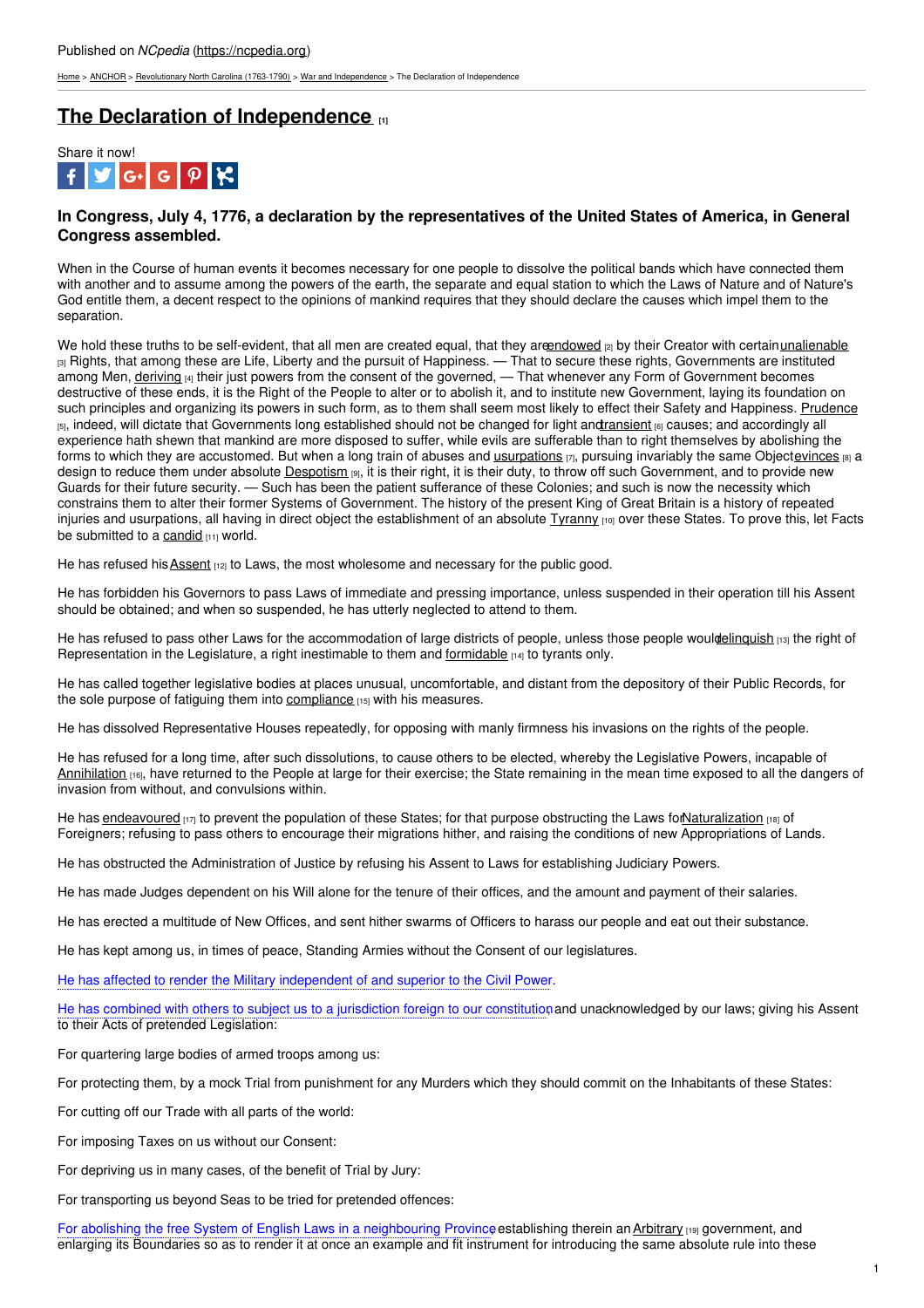#### Colonies

For taking away our Charters, abolishing our most valuable Laws and altering fundamentally the Forms of our Governments:

For suspending our own Legislatures, and declaring themselves invested with power to legislate for us in all cases whatsoever.

He has abdicated Government here, by declaring us out of his Protection and waging War against us.

He has [plundered](https://ncpedia.org/glossary/plunder) <sub>[20]</sub> our seas, ravaged our coasts, burnt our towns, and destroyed the lives of our people.

He is at this time transporting large Armies offoreign Mercenaries to compleat the works of death, desolation [21], and tyranny, already begun with circumstances of Cruelty & [Perfidy](https://ncpedia.org/glossary/perfidy) [22] scarcely paralleled in the most[barbarous](https://ncpedia.org/glossary/barbarous) [23] ages, and totally unworthy the Head of a civilized nation.

He has constrained our fellow Citizens taken Captive on the high Seas to bear Arms against their Country, to become the executioners of their friends and [Brethren](https://ncpedia.org/glossary/brethren) [24], or to fall themselves by their Hands.

He has excited domestic [insurrections](https://ncpedia.org/glossary/insurrection) [25] amongst us, and has endeavoured to bring on the inhabitants of our frontiers, the merciless Indian Savages whose known rule of warfare, is an undistinguished destruction of all ages, sexes and conditions.

In every stage of these Oppressions We have Petitioned for Redress [26] in the most humble terms: Our repeated Petitions have been answered only by repeated injury. A Prince, whose character is thus marked by every act which may define a Tyrant, is unfit to be the ruler of a free people.

Nor have We been wanting in attentions to our British brethren. We have warned them from time to time of attempts by their legislature to extend an unwarrantable [jurisdiction](https://ncpedia.org/glossary/jurisdiction) [27] over us. We have reminded them of the circumstances of our emigration and settlement here. We have appealed to their native justice and [magnanimity](https://ncpedia.org/glossary/magnanimity) [28], and we have conjured them by the ties of our common kindred to disavow these usurpations, which would inevitably interrupt our connections and correspondence. They too have been deaf to the voice of justice and of [consanguinity](https://ncpedia.org/glossary/consanguinity) (29). We must, therefore, [acquiesce](https://ncpedia.org/glossary/acquiesce) [30] in the necessity, which denounces our Separation, and hold them, as we hold the rest of mankind, Enemies in War, in Peace Friends.

We, therefore, the Representatives of the united States of America, in General Congress, Assembled, appealing to the Supreme Judge of the world for the [rectitude](https://ncpedia.org/glossary/rectitude) [31] of our intentions, do, in the Name, and by Authority of the good People of these Colonies, solemnly publish and declare, That these united Colonies are, and of Right ought to be Free and Independent States, that they are Absolved from all [Allegiance](https://ncpedia.org/glossary/allegiance) [32] to the British Crown, and that all political connection between them and the State of Great Britain, is and ought to be totally dissolved; and that as Free and Independent States, they have full Power to levy War, conclude Peace, contract Alliances, establish [Commerce](https://ncpedia.org/glossary/Commerce) [33], and to do all other Acts and Things which Independent States may of right do. — And for the support of this Declaration, with a firm reliance on the protection of Divine [Providence](https://ncpedia.org/glossary/providence) [34], we mutually pledge to each other our Lives, our Fortunes, and our [sacred](https://ncpedia.org/glossary/sacred) [35] Honor.

— John Hancock

**New Hampshire**

Josiah Bartlett, William Whipple, Matthew Thornton

#### **Massachusetts**

John Hancock, Samuel Adams, John Adams, Robert Treat Paine, Elbridge Gerry

**Rhode Island**

Stephen Hopkins, William Ellery

#### **Connecticut**

Roger Sherman, Samuel Huntington, William Williams, Oliver Wolcott

#### **New York**

William Floyd, Philip Livingston, Francis Lewis, Lewis Morris

#### **New Jersey**

Richard Stockton, John Witherspoon, Francis Hopkinson, John Hart, Abraham Clark

# **Pennsylvania**

Robert Morris, Benjamin Rush, Benjamin Franklin, John Morton, George Clymer, James Smith, George Taylor, James Wilson, George Ross

#### **Delaware**

Caesar Rodney, George Read, Thomas McKean

#### **Maryland**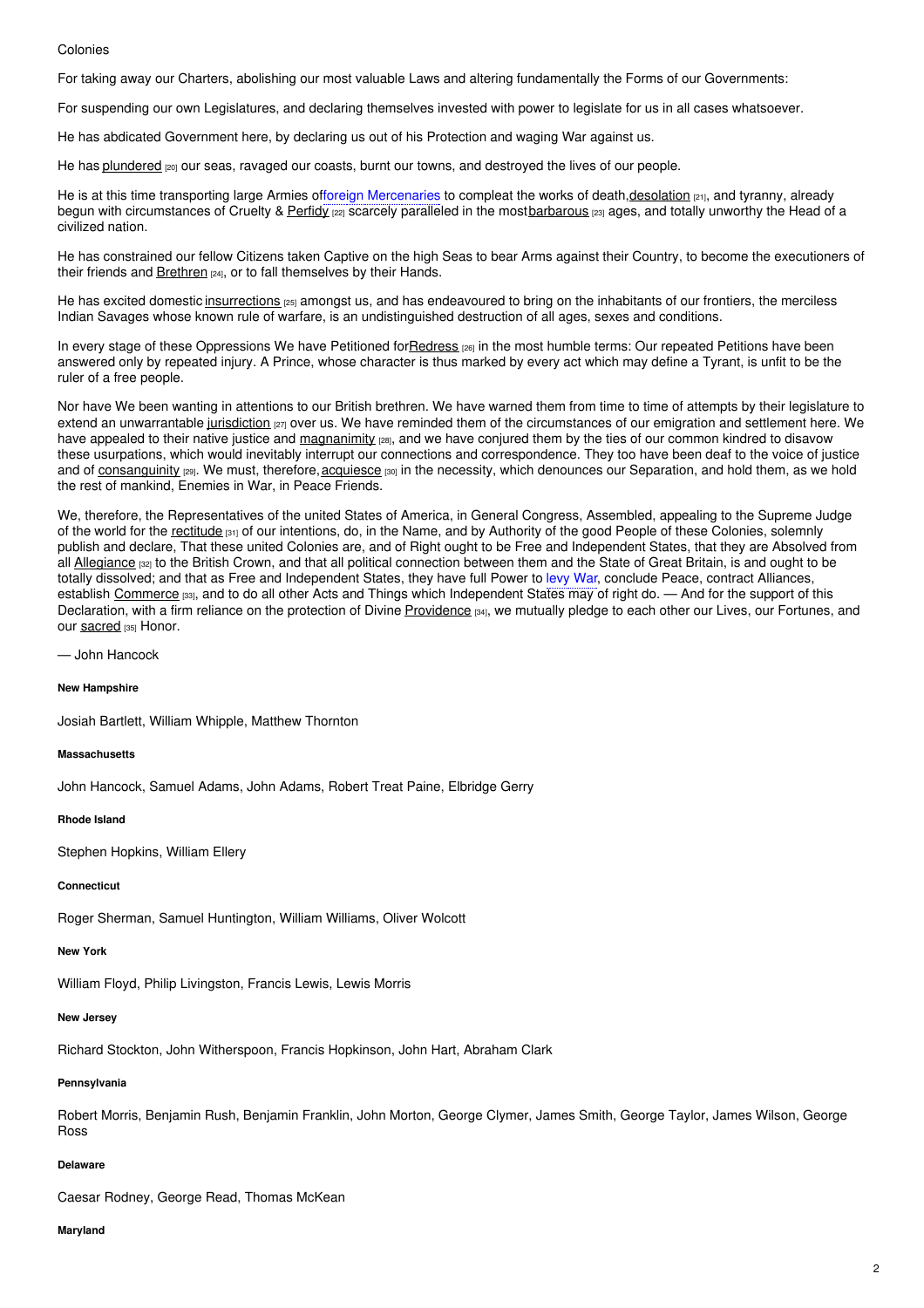Samuel Chase, William Paca, Thomas Stone, Charles Carroll of Carrollton

#### **Virginia**

George Wythe, Richard Henry Lee, Thomas Jefferson, Benjamin Harrison, Thomas Nelson, Jr., Francis Lightfoot Lee, Carter Braxton

# **North Carolina**

William Hooper, Joseph Hewes, John Penn

# **South Carolina**

Edward Rutledge, Thomas Heyward, Jr., Thomas Lynch, Jr., Arthur Middleton

#### **Georgia**

Button Gwinnett, Lyman Hall, George Walton

**User Tags:** American [Revolution](https://ncpedia.org/category/user-tags/american) [36] [Continental](https://ncpedia.org/category/user-tags/continental-0) Congress [37] Declaration of [Independence](https://ncpedia.org/category/user-tags/declaration) [38] [government](https://ncpedia.org/category/user-tags/government) [39] [history](https://ncpedia.org/category/user-tags/history) [40] [independence](https://ncpedia.org/category/user-tags/independence) [41] North [Carolina](https://ncpedia.org/category/user-tags/north-carolina-6) History [42] [Page](https://ncpedia.org/category/user-tags/page) [43] [Students](https://ncpedia.org/category/user-tags/students) [44] [Teachers](https://ncpedia.org/category/user-tags/teachers) [45] **[United](https://ncpedia.org/category/user-tags/united-states) States** [46] Creative Commons [BY-NC-SA](https://ncpedia.org/category/user-tags/creative-commons) [47] **From:** LEARN NC North Carolina History: A Digital [Textbook](https://ncpedia.org/category/entry-source/learn-nc)<sub>[48]</sub> **Copyright Date:** 2009 **People:**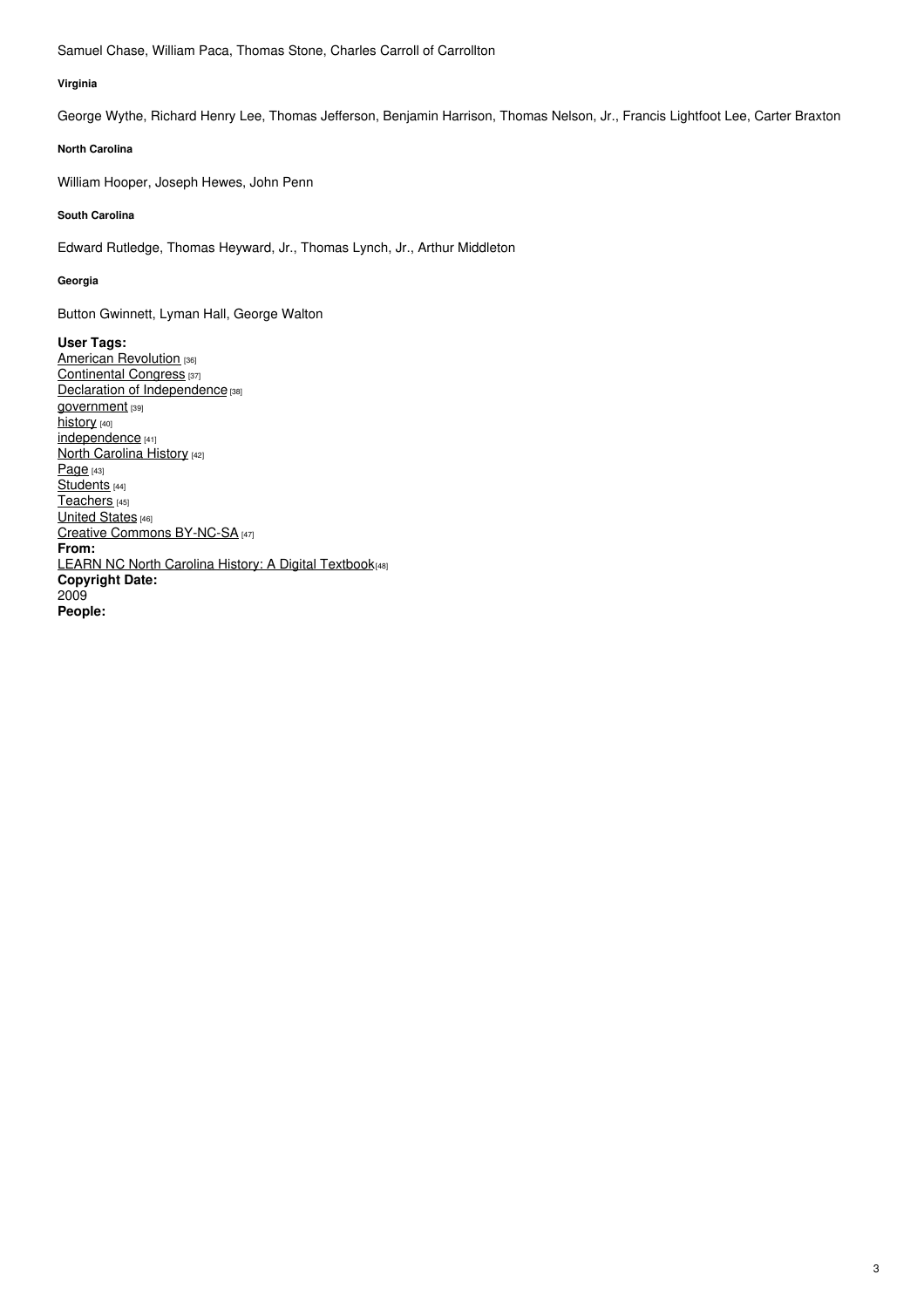IN MEMORY OF THE THREE SIGNERS OF THE DECLARATION OF INDEPENDENCE FROM NORTH CAROLINA

# WILLIAM HOOPER **JOSEPH HEWES** JOHN PENN

**ERECTED BY** THE NORTH CAROLINA SOCIETY DAUGHTERS OF THE AMERICAN REVOLUTION **MARCH 8, 1927** 

- N.C.'s [Founding](https://www.ncpedia.org/history/usrevolution/continental-congress) Fathers [49]
- [Joseph](https://www.ncpedia.org/biography/hewes-joseph) Hewes [50]
- [William](https://www.ncpedia.org/biography/hooper-william) Hooper [51]
- $\bullet$  John [Penn](https://www.ncpedia.org/biography/penn-john) [52]

# **Related Topics:**

- The Declaration of [Independence:](https://www.archives.gov/founding-docs/declaration-history) A History [53]
- The Stone [Engraving:](https://www.archives.gov/publications/prologue/2003/fall/stone-engraving.html) Icon of the Declaration [54]

### **Primary Sources:**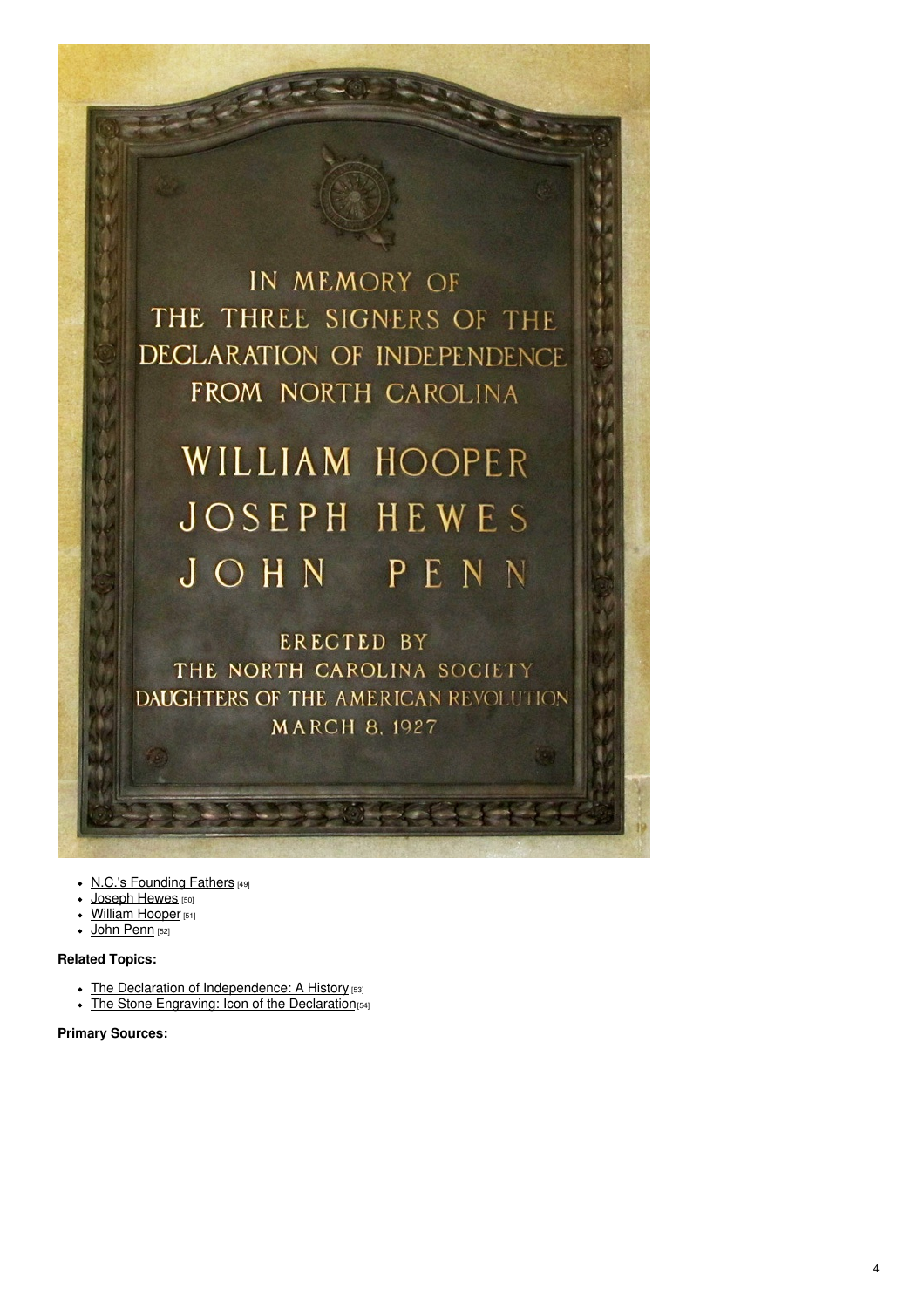

Original parchment Declaration of Independence, in the National Archives, Washington, D.C.

- Declaration of [Independence](https://www.archives.gov/founding-docs/downloads) [55]
- Stone Engraving of the [Declaration,](https://www.archives.gov/founding-docs/downloads) 1819<sub>[55]</sub>
- America's Founding [Documents](https://www.archives.gov/founding-docs/declaration) [56]
- National Archives: [Founders](https://founders.archives.gov/) Online [57]

3 January 2018

**Source URL:** https://ncpedia.org/anchor/declaration-independence